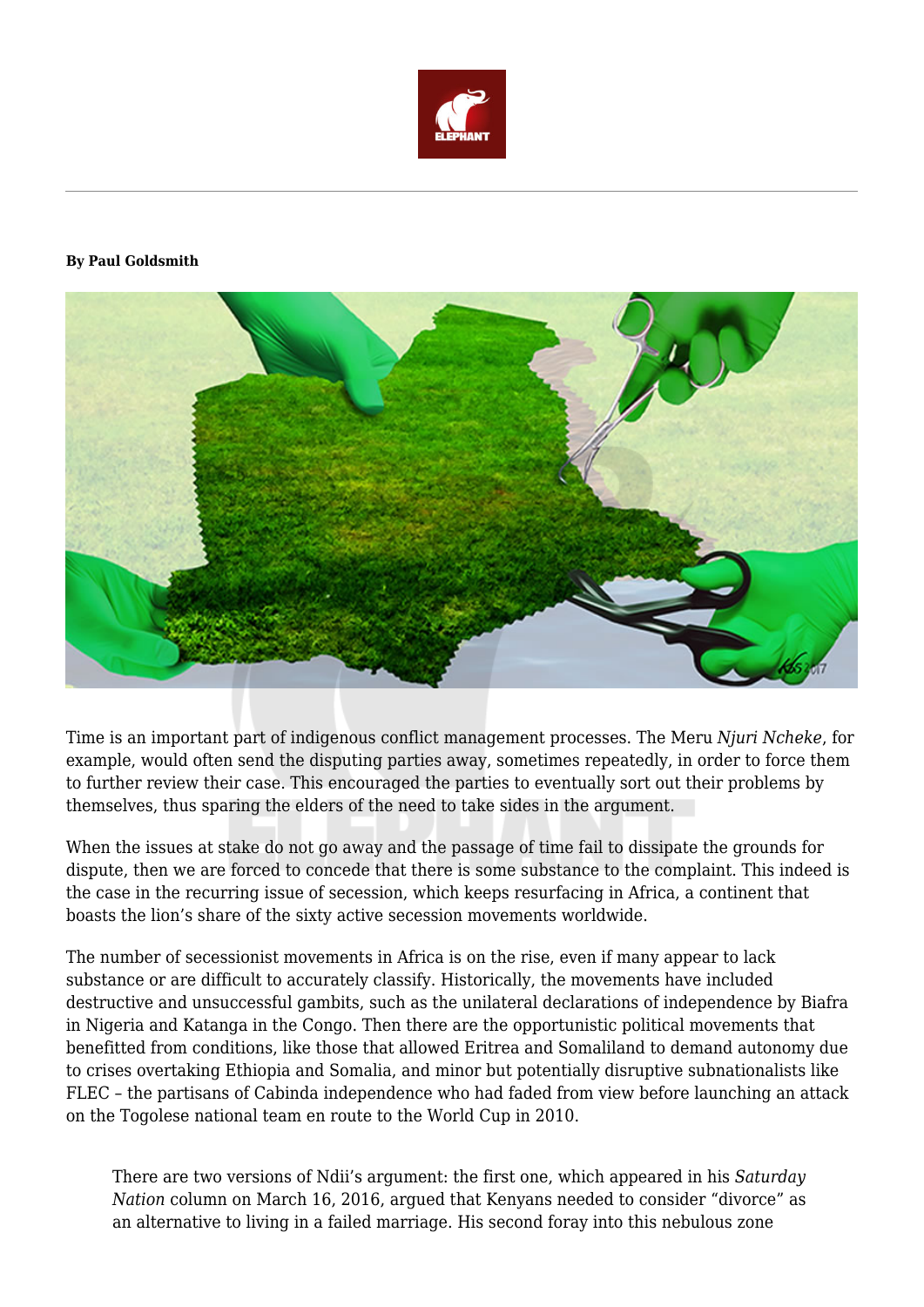shifted the focus of the narrative from secession to self-determination in the aftermath of the controversial August  $8<sup>th</sup>$  national elections.

Some of these movements are still active but off the radar, like Polisario, which for decades has waged a freedom campaign against the former Spanish Sahara. Others are long-gestating insurgencies that have been waiting in the wings, like the multinational movement for Tuareg selfdetermination that rapidly moved to carve out the state of Azawad in northern Mali following the collapse of Muammar Gadaffi's government in Libya. Many have waxed and waned over time, like the Casamance dissidents in Senegal, the Rif nationalists of Morocco, whose campaign dates back to the 1920s, and the Bakassi freedom fighters of northern Cameroon. Others are predicated on dynastic traditions, like the Kingdom of Lunda-Tchokwe and Lozi revivalists. Some are the gambits of plucky contrarians, like the diminutive Bubi community behind the Movement for the Emancipation of Bioko Island in oil-rich Equatorial Guinea.

Such variegated secessionist phenomena may highlight separatist forces embedded within Africa's political landscape, but they are hardly limited to the African continent. Longstanding aspirations for self-rule elsewhere have opted for the kind of legal/constitutional pathways adopted by movements in Catalonia, Quebec, and Scotland. Even in an integrated and stable polity like the United States, relatively minor developments, like the election of a polarising president and a local resource boom generated by the shale oil bonanza, have reactivated separatist conversations in California and Texas.

The idea of secession is not going away, and the universality of the concept provides the backdrop for David Ndii's recent arguments that have activated a new secession debate in Kenya. There are two versions of Ndii's argument: the first one, which appeared in his *Saturday Nation* column on March 16, 2016, argued that Kenyans needed to consider "divorce" as an alternative to living in a failed marriage. His second foray into this nebulous zone shifted the focus of the narrative from secession to self-determination in the aftermath of the controversial August  $8<sup>th</sup>$  national elections.

The latter polemic, broadcast through the economist's provocative NTV interview two weeks after the polls, ignited a Twitterstorm that spawned hashtags (like #democracyorsecession and #LetsTalkSecession), which attracted a steady stream of supporting comments with the usual dissenting or disparaging remarks.

Ndii noted that the discourse on separation is a normal contribution to an ongoing conversation, observing that, "we sanitise our political debates but people speak about these things in their vernaculars all the time." The post-election violence of 2008 was one manifestation of such conversations, and the issues run deeper than the opposition's present disenchantment with electoral politics.

A petition directed at the African Union was launched around the same time. The petition got a modicum of traction initially, although it remains far short of its target of 1.5 million signatories. Not surprisingly, the chatter has subsided since the nullification of the presidential polls by the Supreme Court.

In his 2016 article arguing the case for "divorce", Professor Ndii cited literature that explains nationhood as a social construct based on a shared sense of "connectedness". While the institutions created by a state sustain governments, nationhood is ultimately a function of the sense of being connected to the myriad other individuals who will never know or meet each other. This acceptance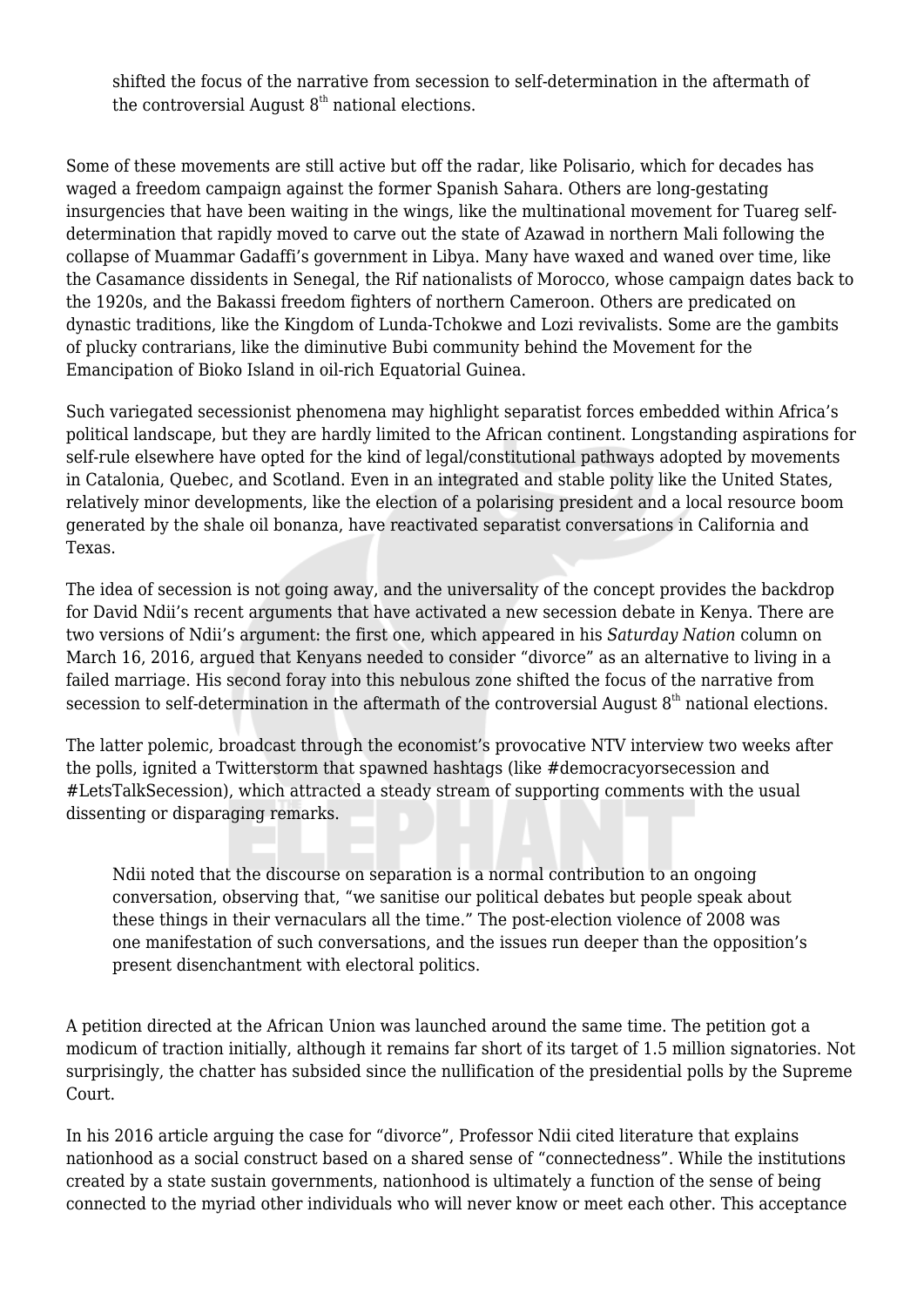of membership in a wider polity is the essence of Benedict Anderson's oft-cited treatise on imagined communities.

Ndii contests the reality of this cognitive connectivity in Kenya, and invokes the eminent historian Bethwel Ogot, who declared that the "Kenya Project" was dead. This is one way to look at it, especially when many states are facing a similar failure of imagination.

## **The political undead and the zombie state**

Ndii's unhappy marriage essay in the *Saturday Nation* for the most part presented a positive vision for the viability of the country's individual units. For example, a revitalised Coast with its unifying Kiswahili language, long history, and shared way of life could survive by using its resources to diversify using its Indian Ocean trade links. The ten Mount Kenya counties could become the region's Switzerland, which although landlocked, is still Europe's most prosperous nation.

On a less positive note, Ndii observed that other regions, like Nyanza and Northeastern, have sacrificed and suffered for Kenya's nationhood without getting much in return: "if the Luo Nation channeled its considerable human capital and political energy to the development of Luoland, it will without doubt be an enviable nation and economic powerhouse in no time."

These are credible scenarios, at least for the sake of counterfactual arguments about selfdetermination. In the NTV interview, Ndii noted that the discourse on separation is a normal contribution to an ongoing conversation, observing that, "we sanitise our political debates but people speak about these things in their vernaculars all the time." The post-election violence of 2008 was one manifestation of such conversations, and the issues run deeper than the opposition's present disenchantment with electoral politics.

In theory, the unhappy marriage and failure of imagination driving Ndii's narrative reduces millions of those Kenyans who are disillusioned by the outcomes of the past three elections or whose regions were deliberately neglected by the 1965 Sessional Paper No. 10 to politically undead citizens living in a zombie state. This imagined variation on the anti-nation may not figure in Benedict Anderson's definition of national communities based on a "deep horizontal comradeship," but it is a logical extension of the concept. The idea of nationhood may be abstract but the ramifications on the ground are concrete.

In most disaffected areas, governments actively suppress secessionists and defectors, while in some regions the large tracts of near-stateless territory and weak state administration deem the issue moot. In other areas, including large swathes of the Horn of Africa, transactional arrangements between state actors and factions on the periphery now provide an alternative to the use of force.

This is why Mwalimu Julius Nyerere recognised the importance of grounding his newly independent Tanzanian government in a strong ideological commitment to nationhood while forging a unitary Tanzanian identity. Ndii documents how in Kenya the post-independence governments of the day have faced multiple opportunities to put the nation on the same footing but in each instance instead chose to reinforce the entrenched *status quo*.

## **Comparative perspectives on the contours of the African State**

Identity politics is commonly perceived to be the common culprit bedeviling the problems of governance in Kenya and many other African countries. Negative ethnicity is exacerbated by three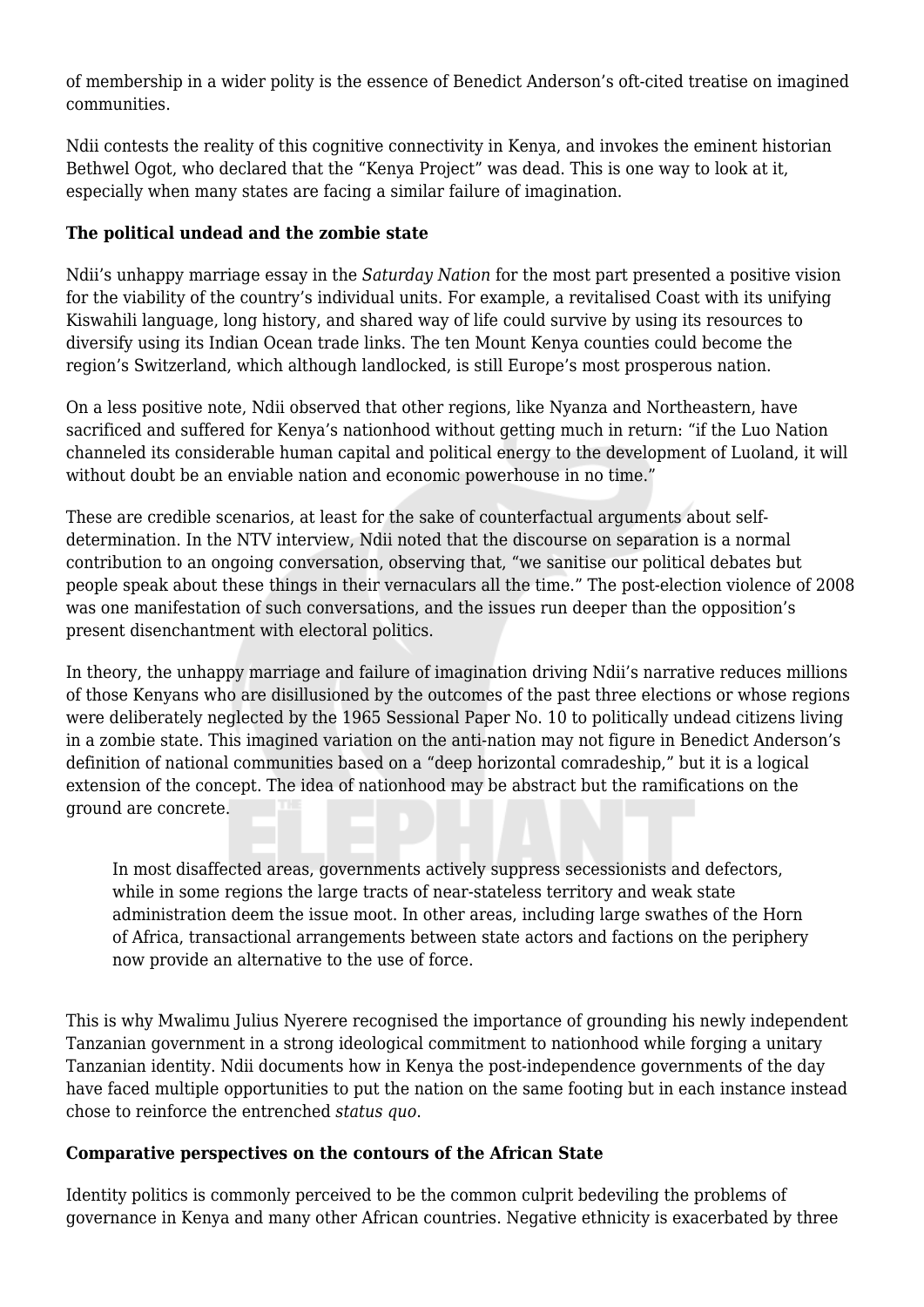other basic constraints inhibiting state consolidation: the size of countries; the location of borders; and the internal composition of a country's different communities.

Although many analyses focus on the latter two factors, the issue of size is an interesting variable insofar as it largely dilutes horizontal connectivity by increasing the tendency to strengthen the centre. As the political scientist Ian Spears noted in a 2004 article on the secession debate, "many early European states were not so different from African ones in terms of ethnic and linguistic diversity," qualifying the observation by noting that African countries are on average more than twice the size of European nations – Western Europe can fit into the Democratic Republic of the Congo and Angola is larger than the six eastern European nations whose political transformations ended the Cold War.

The influence of size is compounded in large territories that have poor infrastructure. A viable nation-state is in theory more likely to emerge out of diverse but geographically circumscribed collectives than it is by forcefully unifying relatively homogeneous populations scattered over a large territory. The nation-state took off in Europe in part because population densities were high and economies did not have to contend with the spatial and environmental barriers, the climatic vagaries, and the poor infrastructure that foster the physical and psychological isolation that still characterises many African regions.

Even so, the map of Europe has been in a [near-constant state of flux](https://www.youtube.com/watch?v=Iha3OS8ShYs) since the fall of Rome. The Treaty of Westphalia laid the foundations of the modern state system in in 1648. For the next three hundred years, the continent's aristocrats, generals, and charismatic ethnic champions engaged in a succession of often overlapping inter-state wars that established the political template for modern Europe.

During the mid-19<sup>th</sup> century, a new phase powered by demographic surplus and economic expansion was underway. The Industrial Revolution fueled the  $19<sup>th</sup>$  century consolidation of territories under Russia, the Austrian-Hungary Empire and greater Prussia by absorbing polities on their eastern periphery. Circumscribed Western European states like Spain, Portugal, France, the Netherlands, and the United Kingdom extended their hegemony by establishing overseas colonies.

The competition among the crown heads of Europe that generated the modern map of Africa culminated in World War I. The "war to end of all wars" went a long way towards establishing today's European borders, including settling many of the disputed boundaries in the Balkan region formerly ruled by the Ottoman Empire. World War II initiated a similar sorting out for most of the protagonists' overseas possessions.

It is an evolutionary truism that every kingdom, sultanate, empire, and state started small. In most regions, exchange relations and demographic pressures prompted neighbouring polities to link up and form larger unions, either through conquest or by coming together in order to resist the same. Sometimes they ended up where they started. The city of Venice controlled an Italy-sized state before Italy came into existence only to end up as a mid-sized municipality. Tiny Lithuania was a large country that briefly swallowed Poland. Pate dominated the East African littoral from Mogadishu to Kilwa but today it is a small village of 2,000 people living in  $18<sup>th</sup>$  century stone houses.

The United States of America followed a pathway similar to the free-scale networks reconfiguring our current world through social media and other non-digital linkages. Just as free-scale networks begin small and grow exponentially, the nation began as a cluster of socio-culturally similar units and grew by integrating a diversity of human immigrants and mainly larger territorial units as they reached a certain threshold of internal governance capacity.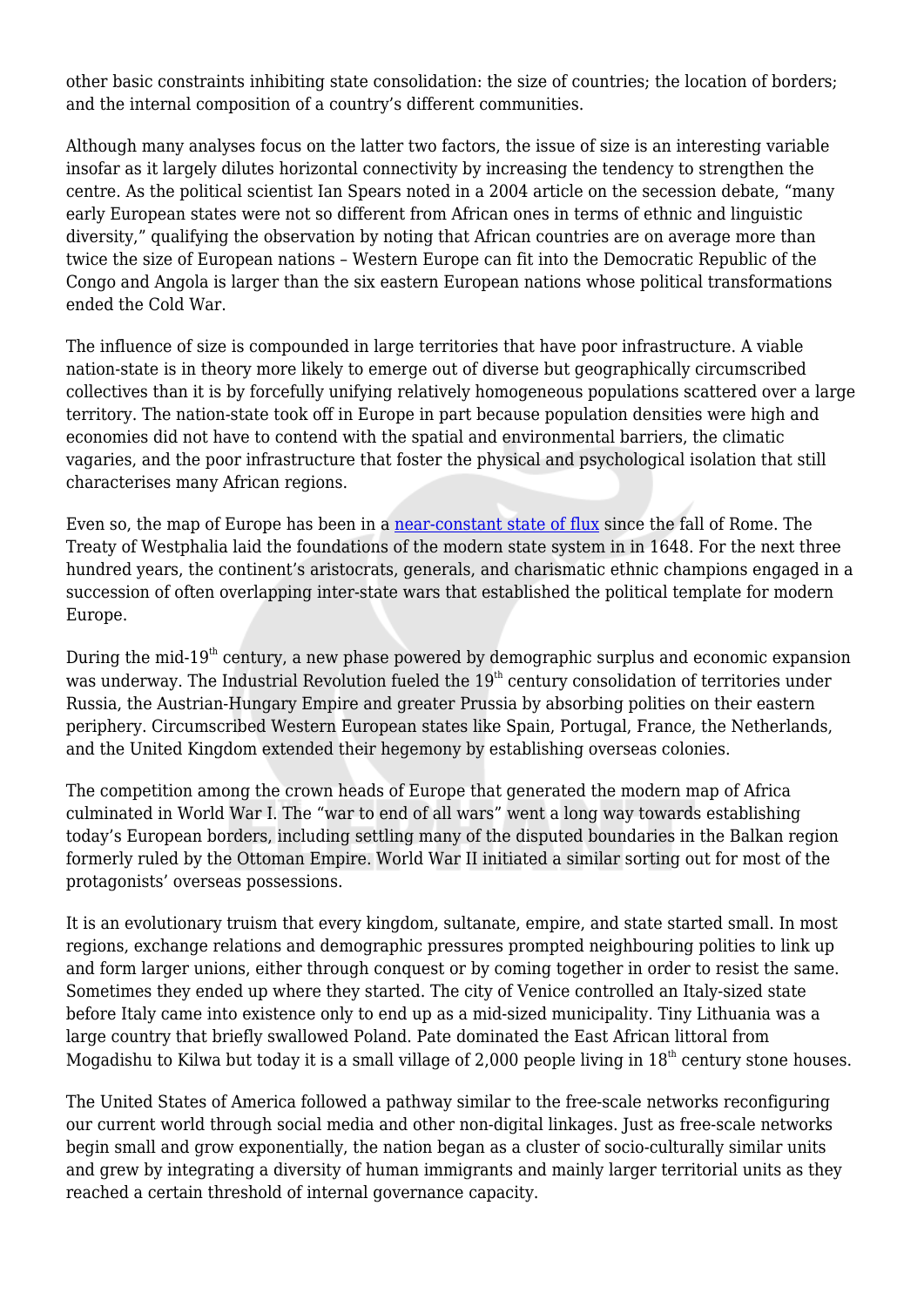The pursuit of Jefferson's Manifest Destiny allowed the nation to achieve a workable balance of centralisation and local autonomy, *albeit* it also entailed the reduction of indigenous Americans and other racial categories to the status of quasi-citizens along the way. That battle for equality is still being fought.

Historical scholarship, including the seminal contributions of Professor Ogot, indicate that precolonial Kenya's complex mix of fuzzy-edged communities were more connected through trade, intermarriage, resource sharing agreements, risk-spreading mechanisms and cultural syntheses during the late  $19<sup>th</sup>$  century than they are now. Colonialism replaced the rapidly evolving developments on the ground with a new kind of regional political economy based on class, race and power concentrated in the State.

These complicated historical trajectories contrast with the case of sub-Saharan Africa, where low population densities and group mobility inhibited the emergence of states in many areas of the continent. External intervention replaced the accelerating processes of local state formation and reconfigured the continent's national units according to the logic of imperial expansion.

Political independence initiated the movement towards self-determination, but the consensus endorsing the policy of preserving colonial boundaries preempted the process. The policy reflected two lines of thought. The first was predicated on the developmental aspirations of independence movements; almost everyone agreed that the new governments were better off investing their energies and resources in developing their nations rather than in negotiating the inherently contentious issue of sorting out the problems of their artificial boundaries.

The second derived from the pan-African predilections of the new leaders like Kwame Nkrumah, who saw the Organization of African Unity as the first step towards a United States of Africa. The eruption of internal conspiracies/insurgencies and military coups extinguished this vision before the 1960s decade had run its course; a pattern of patrimonial governance, corruption and cross-border insurgencies prevailed in its place.

In practice, the preservation of borders principle also included direct interference in a country's internal affairs. It still occurred, but most of the mischief involved indirect methods. Neighbouring governments often supported the various insurgents, secessionists and rebels across their borders, not because they subscribed to the principle of self-determination, but to sustain what one scholar has termed the politics of reciprocal destabilisation.

The remarkable fact of the matter is that despite decades of such stratagems in the presence of endemic frictions, revolts and militarisation of ethnic militias, the continent's map remained intact until Eritrea separated from Ethiopia in 1993 and when, after a protracted struggle, South Sudan became independent in 2011. (Somaliland declared itself independent and reverted to its preunification status following the collapse of the Somali state in 1991, but is still not recognised internationally.) The general resistance these precedents encountered does not diminish the fact they have not uncorked the bottled-up forces of secession across the continent.

The independence of South Sudan raised the number of independent countries from 92 after World War II to 195. The number of independent breakaway nations will continue to grow as both constitutional and violent processes of redefining international borders run their course. We can expect that the forces contributing to this will eventually give rise to a number of new nations in Africa as well. These expectations do not square up with the fact that by international standards, the relatively small alterations in Africa's political borders are an anomaly.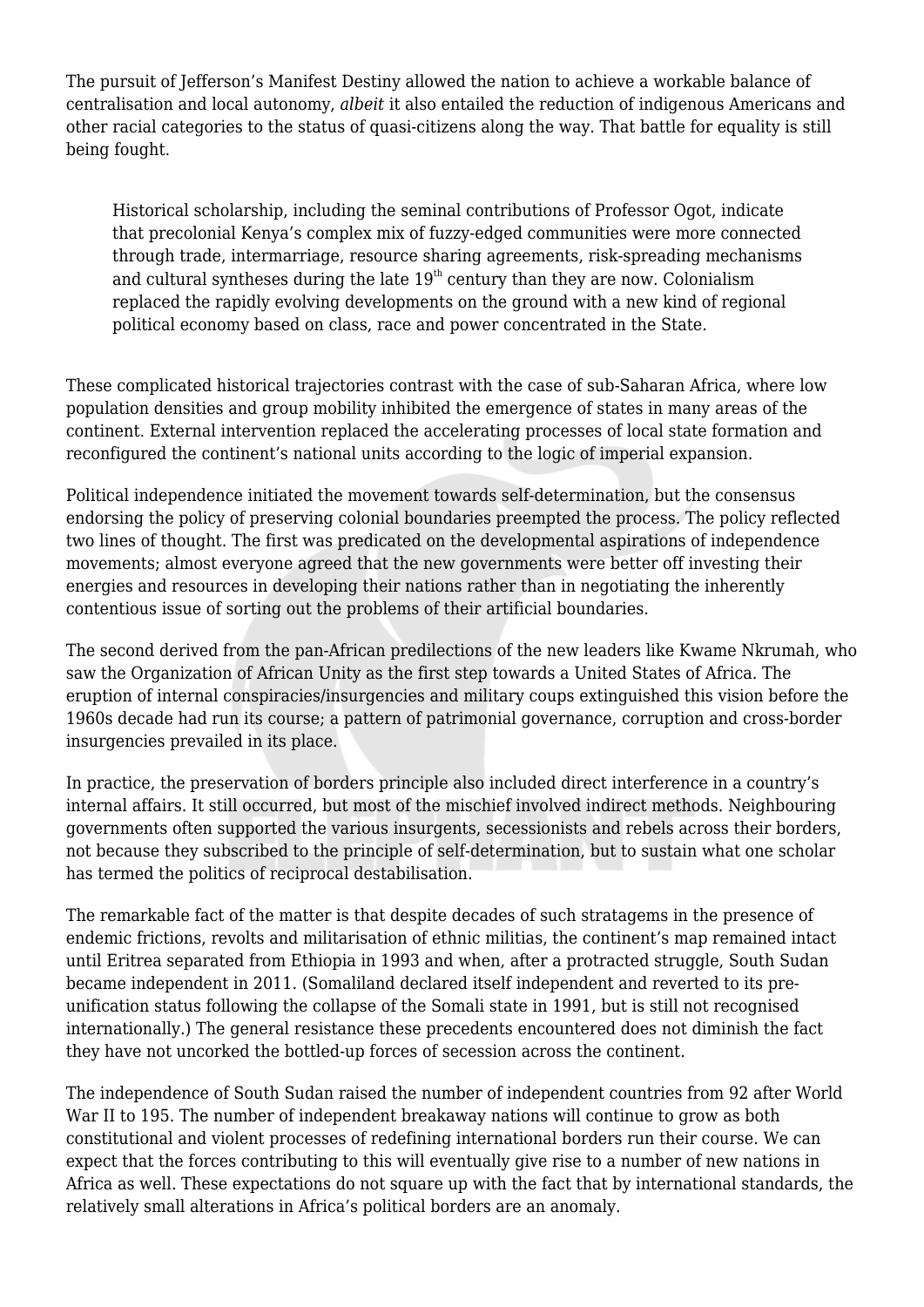Several explanations account for the current state of affairs. The African Union and the international club of nation-states are rigid proponents of the cartographic *status quo*, as unrecognised Somaliland can attest to. In most disaffected areas, governments actively suppress secessionists and defectors, while in some regions the large tracts of near-stateless territory and weak state administration deem the issue moot. In other areas, including large swathes of the Horn of Africa, transactional arrangements between state actors and factions on the periphery now provide an alternative to the use of force.

Despite the logic of scholarly analyses, a country's size, borders and internal diversity may not be the independent drivers of discord we have long assumed they are. Rather, most movements reflect a situation-specific mix of common internal factors, including social exclusion, concentrations of mineral wealth, the dominance of ethnic cartels, alienation of land and natural resources, institutional failure, chronic human rights abuses and generations of unresolved communal grievances.

These issues, not colonial borders, make it difficult to dismiss the likelihood that the map of Africa will look different in the not too distant future. The number of active secessionist movements, opportunistic external sponsors operating behind the scenes and the formation of bodies like the [Organization of Emerging African Nations](http://oeas.info/) and the [Federation of Free States of Africa](http://www.africafederation.net/) are proof that the secession narrative in Africa is not going away.

On their websites, most members of these organisations state that they are committed to pursuing self-determination by peaceful means. None of the violent insurgencies in Africa in the last twenty years, including the rebellions in Darfur, were fought to advance a separatist agenda. Hopefully, Africa will not need a hundred years of internecine wars to sort out the self-determination problem. But don't expect to see the Free State of Kasai lining up to play against the Republic of the Caprivi Strip in the African Cup of Nations any time soon.

## **Deconstructing the secession narrative in Kenya**

Historical scholarship, including the seminal contributions of Professor Ogot, indicate that precolonial Kenya's complex mix of fuzzy-edged communities were more connected through trade, intermarriage, resource sharing agreements, risk-spreading mechanisms and cultural syntheses during the late  $19<sup>th</sup>$  century than they are now. Colonialism replaced the rapidly evolving developments on the ground with a new kind of regional political economy based on class, race and power concentrated in the State. Ownership replaced the institutionalised culture of rights and reciprocity. At the same time, arrangements were being made to redistribute settler-owned land to a carefully calibrated set of elites and yeomen. Meanwhile, peasant farmers and communities on the coast, Maasailand and northern Kenya were incorporated into the new order without their consent.

Analyses of the post-colonial order, including David Ndii's critique of Kenya's unhappy marriage, have consistently suffered obfuscation by those who deploy the language of economic nationalism to divert attention from the real questions, like why economic inequality in Kenya continues to increase, who decides that the country's constitutionally recognised historical injustices are no longer an issue, and how to cope with the political amnesia that, as Ndii inferred during his NTV interview, returns whenever the excesses of the ruling elite are challenged.

The rulers of independent Kenya extended the contradictions of independence and ownership of the State to the periphery; the natives became restless and some fought back, but then new cracks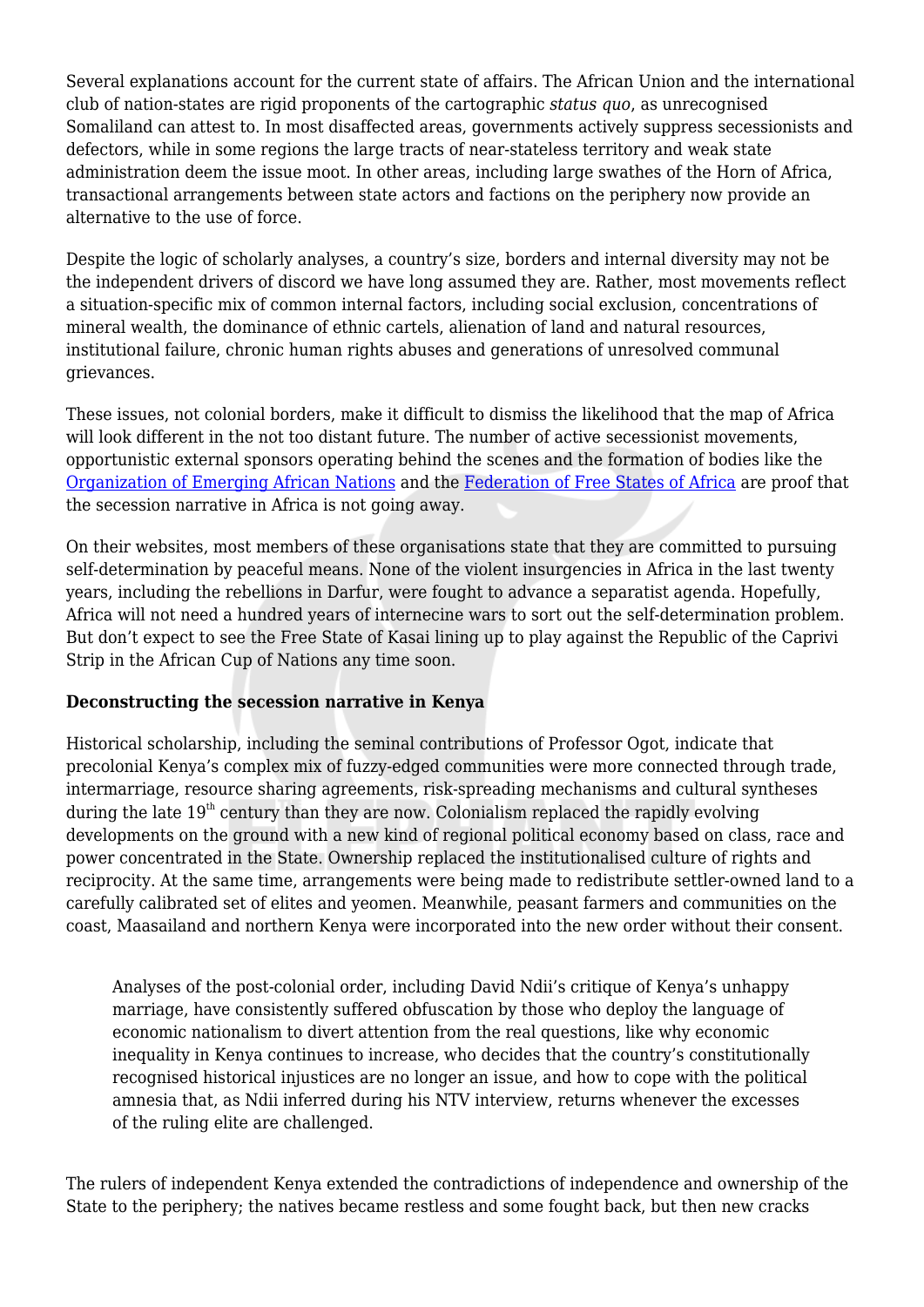began opening up closer to the centres of power.

The idea of secession in Kenya was floated by Rift Valley hardliners in the Moi government during the transition to multiparty politics. It resurfaced after the Mombasa Republican Council (MRC) kicked off the debate in the coastal region of Kenya in 2010. The MRC's strategy focused on pursuing self-determination through legal advocacy. They were scapegoated by the Provincial Administration for a series of relatively minor incidents of violence, and were consistently demonised in the press. Even though their leadership council has intentionally eschewed violent methods and repeatedly issued statements denying the charges levelled against them, including the violent Tana Delta attacks of 2012, many Kenyans still assume they are a militant organisation.

Although the historical arguments supporting their "*Pwani si Kenya*," (Coast is not Kenya) campaign came to define public perceptions of the MRC, in my discussions with their leadership and rank and file members, the repeated declaration "*Tumechoka na ahadi*" (We are tired of promises) was the more prominent mantra cited to justify their social movement. The discourse they instigated among marginalised minorities likewise focused more on the same "unfulfilled promises" of the postcolonial political order than the notion that it is time to actively pursue the separatist alternative.

In a review of the legal options facing the Mombasa Republican Council, Okiya Umtata Okoiti reviewed the substance of the relevant constitutional articles (255, 256, 257) and concluded that the MRC, or other similarly inclined organisations, "cannot secede unilaterally without the consent of, or negotiation with, the remaining Kenyan State." Based on historical evidence, any unilateral assertion of independence, he observed, is tantamount to a declaration of war.

While legal pathways for self-determination do technically exist, they require near impossible conditions, ranging from gaining the consent of 24 county assemblies to passing a constitutional amendment in Parliament that must be ratified by a national referendum. The Constitution does, by the same measure, guarantee avenues for the free and open discussion of secession and other issues of national sovereignty. On this score, David Ndii is correct to state that it is healthy to conduct the debate in the open.

But while secession remains a controversial subject in Kenya and most other African countries, it is toxic for many of the elites at the apex of the post-independence food chain. When the MRC tried to discuss their agenda in public, they were attacked and harassed by the security forces. After the Supreme Court lifted the ban that erroneously grouped the MRC with real armed groups like the Mungiki, the Provincial Administration used the police and lower courts to crack down on its members with renewed vigour.

The MRC affair did not end violently, as NTV anchor Larry Madowo noted in his interview with Ndii. Although the leadership is bogged down fighting their court cases and things have moved on, the movement succeeded in many ways: their campaign stimulated coastals to reimagine their future, and the wake-up call resonated across and beyond the region. Even coastals who did not agree with the call for secession opined that the MRC was the "best thing to happen on the coast since independence".

The idea of self-rule can be seductive and its advocates typically indulge in unrealistic expectations. Supporters of the Republic of Mthwakazi (i.e. Matabeleland), for example, claim "she will be a leading torch bearer in all democratic practices that will be adored by other nations." Post-secession realities in this region offer some decidedly different cautionary lessons. Eritrea descended into a police state, the economy stagnated, and five thousand Eritreans are fleeing abroad every month. The brutal new civil war that erupted in South Sudan suggests that the regional autonomy guaranteed by the 1972 Addis Ababa Accords was in hindsight the better solution. The long national